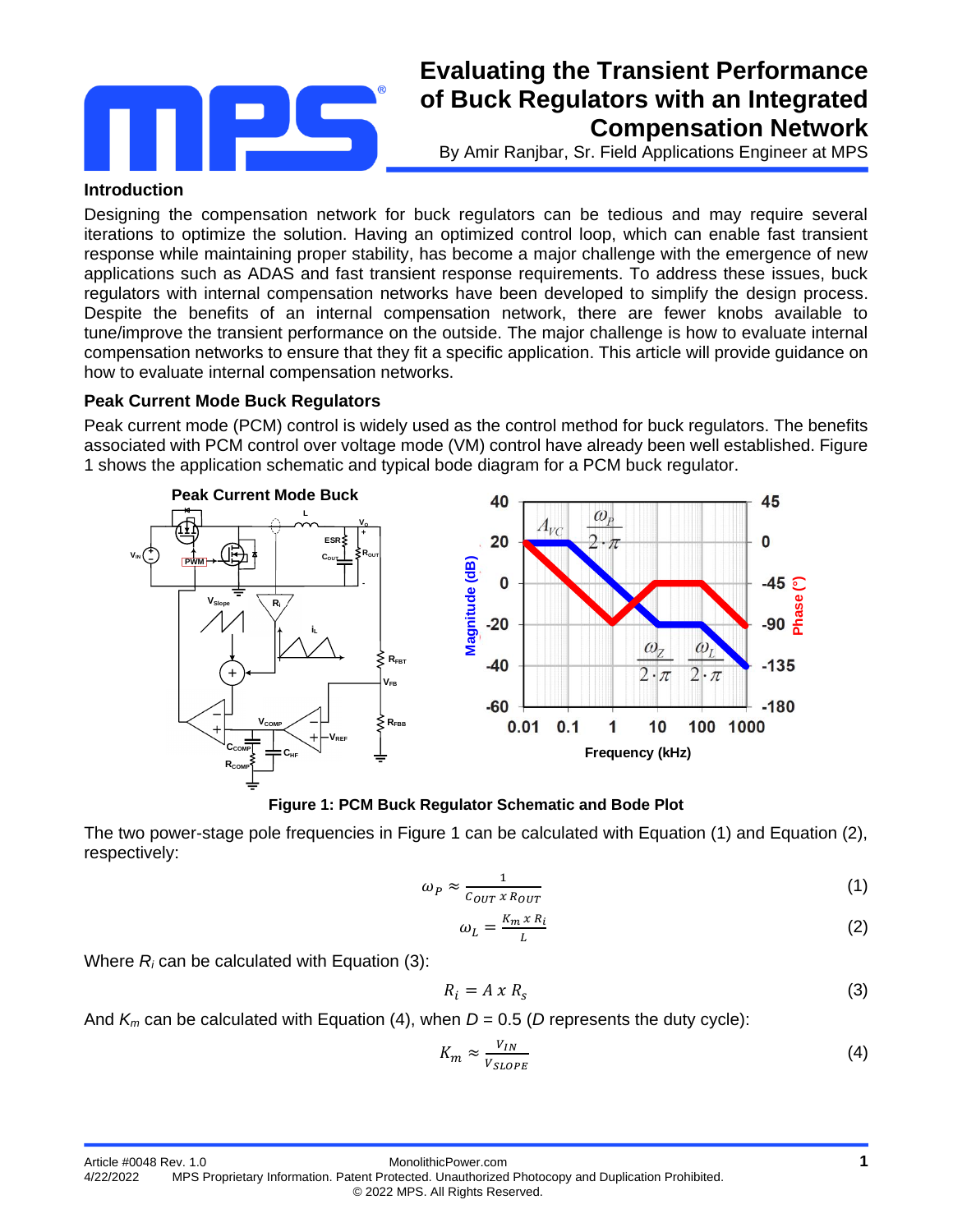

#### **ARTICLE – EVALUATING THE TRANSIENT PERFORMANCE OF BUCK REGULATORS WITH AN INTEGRATED COMPENSATION NETWORK**

The ESR zero frequency in PCM-controlled buck regulators ( $\omega_z$ ) can be calculated with Equation (5):

$$
\omega_Z = \frac{1}{c_{OUT} \times ESR} \tag{5}
$$

#### **Typical Type II Compensation Network**

Figure 2 shows a typical Type II compensation network. A Type II compensation adds one zero (COMP-Z) and one pole (COMP-P) to a system. The frequency of COMP-Z and COMP-P can be calculated based on the system's passive components (see Figure 2, Equation (6), and Equation (7)). Note that both the angle/phase and the slope/magnitude due to a pole/zero will start changing at 10% of the pole/zero frequency, and will reach their maximum value at 10 times the frequency of the pole/zero.



**Figure 2: Type II Compensation Network and Zero/Pole Locations**

The frequency of COMP-Z can be calculated with Equation (6):

$$
\omega_{COMP-Z} = \frac{1}{R_{COMP} \times C_{COMP}} \tag{6}
$$

The frequency of COMP-P can be calculated with Equation (7):

$$
\omega_{COMP-P} \approx \frac{1}{R_{COMP} \times C_{HF}} \tag{7}
$$

There are two criteria when it comes to the transient performance of buck regulators. One is the system bandwidth (BW), and the second is the system phase margin (PM). The higher the BW, the faster the transient response. The higher the PM, the more stable and quiet the system. Unfortunately, in practice, increasing the BW decreases the PM, and vice versa. This means there is a tradeoff between BW and PM. To have a proper BW along with an acceptable PM and acceptable noise level in a buck regulator, a BW equal to 10% of the switching frequency  $(f_{SW})$  is reasonable.

#### **Guidelines to Evaluate Internal Compensation Networks**

Based on the discussion in the previous section, let's assume that the target BW can be calculated with Equation (8):

$$
BW = 0.1 \times f_{SW}
$$
 (8)

For a maximum PM, the compensation network zero (COMP-Z) needs to provide its maximum phase boost at the BW frequency. In theory, the positive phase due to a zero reaches its maximum value at 10 times its frequency. Therefore, set COMP-Z between 10% and 20% of the BW frequency. The range accounts for any additional parasitic effects in the system. Therefore, the relation between the COMP-Z frequency and the BW frequency can be calculated with Equation (9):

$$
0.1 \times BW < f_{COMP-Z} < 0.2 \times BW \tag{9}
$$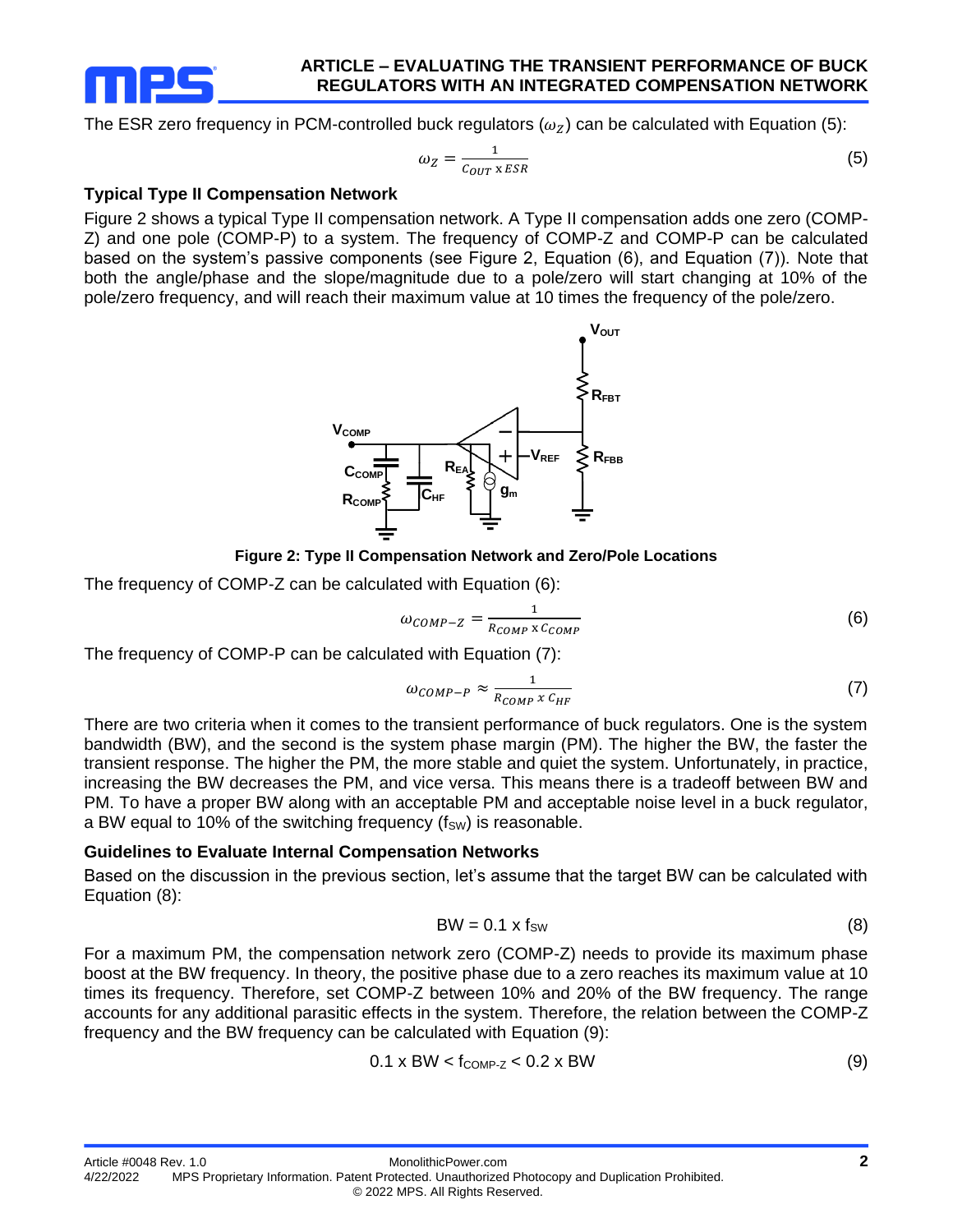

#### **ARTICLE – EVALUATING THE TRANSIENT PERFORMANCE OF BUCK REGULATORS WITH AN INTEGRATED COMPENSATION NETWORK**

For proper noise attenuation at higher frequencies, the pole by the compensator (COMP-P) must be approximately equal to  $f_{SW}$  / 2, assuming that the switching frequency is  $\lt 1$ MHz. If the switching frequency is >1MHz, then COMP-P must be near the lower value between  $f_{SW}$  / 2 and the output capacitor ESR zero, estimated with Equation (5).

An important practical tip to consider is that unless  $C_{\text{OUT}}$  is electrolytic with high ESR, f<sub>SW</sub> / 2 has a dominant effect, and COMP-P is dependent on that value. This allows COMP-P to be estimated with Equation (10):

$$
f_{\text{COMP-P}} = f_{\text{SW}} / 2 \tag{10}
$$

Since COMP-Z and COMP-P are both defined based on the switching frequency, one can use the two equations to come up with the third requirement, which is the relationship between  $C_{COMP}$  and  $C_{HF}$ , and can be calculated with Equation (11):

$$
C_{HF} < 4\% \times C_{COMP} \tag{11}
$$

With these three basic requirements, one can evaluate the performance of the internal compensation networks based on the application's switching frequency.

## **Parts with Configurable Switching Frequency**

Similar approaches can be applied to parts with configurable switching frequencies, as long as two critical points are considered:

- 1. COMP-Z is set based on the minimum configurable switching frequency.
- 2. COMP-P is set based on the maximum configurable switching frequency.

COMP-Z is set based on the minimum configurable switching frequency because as the switching frequency increases, the inductor size is reduced proportionally. When looking at the second pole in a PCM buck regulator power stage (represented by Equation (2)), the pole frequency ( $\omega_L$ ) increases as the inductance (*L*) is reduced. As  $\omega_L$  increases, the phase delay caused by this pole is also pushed further out from the BW frequency. The reduction in the negative phase induced by this pole results in an increase in the system's overall phase, and consequently the system's PM.

Therefore, if COMP-Z is set based on the minimum configurable switching frequency, the Phase Margin (PM) will increase as the switching frequency increases.

Unlike COMP-Z, the COMP-P frequency is set based on the maximum configurable switching frequency. As discussed earlier, the magnitude/angle due to a pole starts descending at 10% of the frequency of that pole. Let's assume that  $f_{\text{COMP-P}}$  was set based on the minimum switching frequency. Now, if the part was configured to operate at the maximum switching frequency, the phase reduction due to  $f_{\text{COMP-P}}$  (which starts taking effect from 0.1 x f<sub>COMP-P</sub>) would occur inside its BW. This is not recommended, as it places another pole inside the BW. Since there is only one zero available in a Type II compensation network, it cannot compensate for this pole. Therefore, the COMP-P frequency must be set based on the part's maximum switching frequency.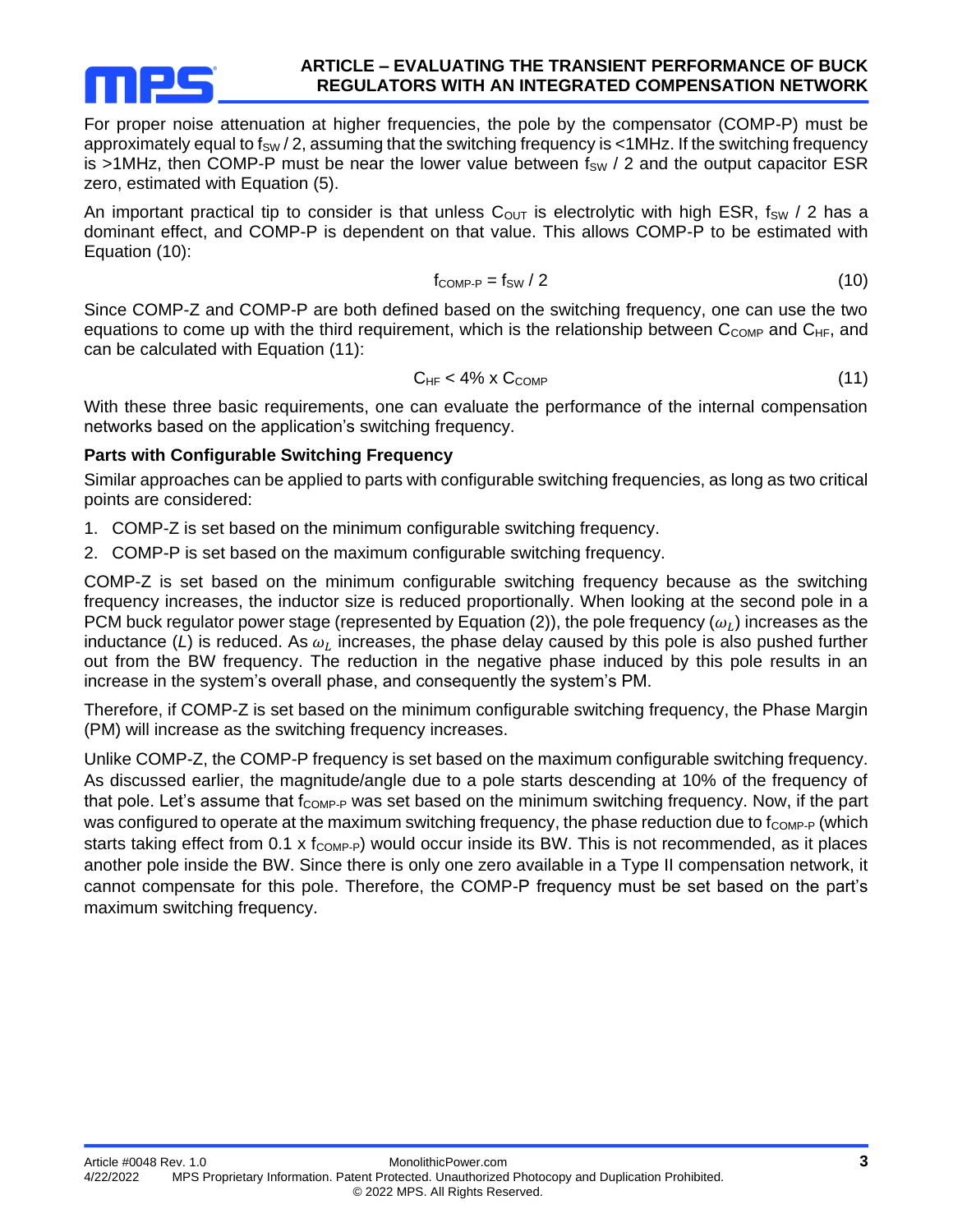

# **Case Study – The MPQ4430**

Let's explore these principles in a real part. The MPQ4330 from MPS is a 36V, 3.5A, synchronous stepdown converter with integrated FETs and integrated compensation network. Figure 3 shows the MPQ4430's typical application schematic and internal compensation network. The switching frequency is set using a resistor at the FREQ pin. Based on the resistor value, the switching frequency of this part can range between 350kHz and 2.5MHz.



**Figure 3: The MPQ4430 Typical Application and Internal Compensation Network**

Since the switching frequency is configurable in this part, the approach discussed in the previous section must be followed. COMP-Z must be set based on the minimum switching frequency, which is 350kHz.

Assuming a 350kHz switching frequency, the target BW would be 10% of that, which is 35kHz. Now, let's calculate the COMP-Z frequency based on the compensation network passive components. In this part, R<sub>COMP</sub> and C<sub>COMP</sub> are 460kΩ and 52pF, respectively. Using Equation (6), this results in f<sub>COMP-Z</sub> being 6.6kHz. This value is within the acceptable range of 4kHz to 8kHz based on Equation (9), which means the first requirement is met.

Next, the COMP-P frequency is checked against the requirement set by Equation (10). Once again, since the switching frequency is configurable in this part, the maximum configurable switching frequency is considered in Equation (10). Considering the maximum switching frequency of 2.5MHz, the target COMP-P frequency ( $f_{\text{COMP-P}}$ ), must be set close to  $f_{SW}$  / 2 = 2.5MHz / 2 = 1.25MHz.

For this part, R<sub>COMP</sub> and C<sub>HF</sub> are 460kΩ and 0.2pF, respectively. This results in f<sub>COMP-P</sub> being 1.7MHz, which is close enough to the 1.25MHz target.

Lastly,  $C_{HF}$  is compared with  $C_{COMP}$  to ensure the requirement set by Equation (11) is met. In this part,  $C<sub>HF</sub>$  and  $C<sub>COMP</sub>$  are 0.2pF and 52pF, respectively. Therefore,  $C<sub>HF</sub>$  is approximately 0.3% of  $C<sub>COMP</sub>$ . So the requirement for the C<sub>HF</sub> vs. C<sub>COMP</sub> value (C<sub>HF</sub> < 4% x C<sub>COMP</sub>) is also met.

# **MPQ4430 Bode Plot at Different Switching Frequencies**

Figure 4 shows the bode measurement of the MPQ4430 as the switching frequency — and consequently the inductor value — both change.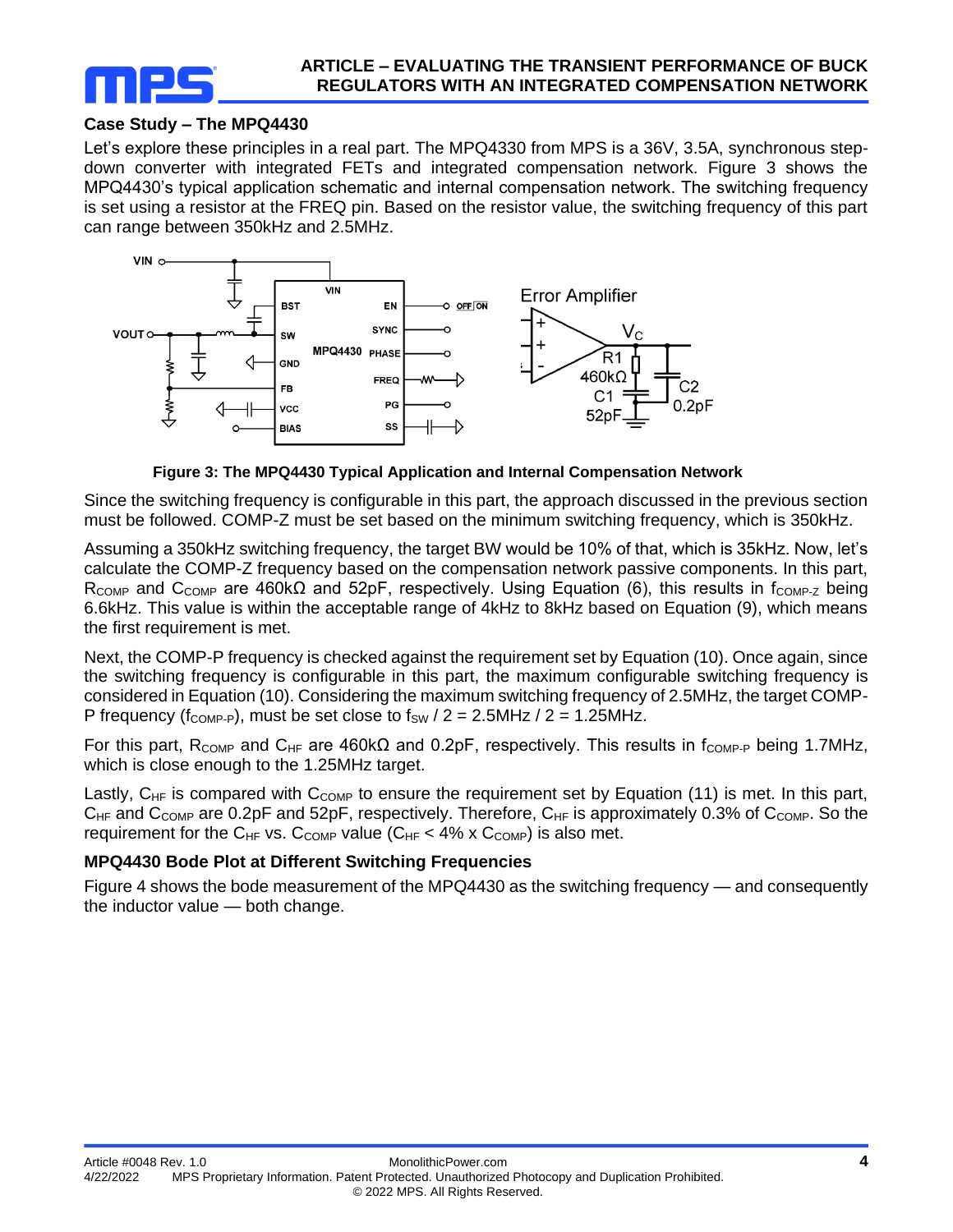



**Figure 4: Bode Diagram of MPQ4430 at Three Switching Frequencies**

There are a couple of important observations; Table 1 summarizes the results.

**Table 1: Summary of Effect of Switching Frequency Increasing on BW/PM**

| <b>Switching Frequency</b> | <b>Inductance</b>  | <b>Band-Width (BW)</b> | <b>Phase Margin (PM)</b> |
|----------------------------|--------------------|------------------------|--------------------------|
| $350$ kHz                  | 8uH                | 27kHz                  | $60^{\circ}$             |
| 1.5MHz                     | 1.8 <sub>u</sub> H | 27kHz                  | $75^\circ$               |
| $2.5$ MHz                  | 1uH                | 27kHz                  | 77°                      |

First of all, as seen in the bode measurements, at higher switching frequencies, the PM is improved. This is because, based on Equation (2), the pole due to the inductor ( $\omega_L$ ) is pushed further out as the switching frequency increases. This causes less negative phase at the BW frequency and an increase in the PM, which further confirms that setting the COMP-Z frequency based on the minimum switching frequency is a wise decision.

Note, however, that since R<sub>COMP</sub> and C<sub>COMP</sub> are fixed, and the increase in the switching frequency only affects the second pole in the power stage, the BW is relatively fixed. Therefore, it may be desirable to increase the BW as the switching frequency increases. This can be accomplished by adding external knobs.

An effective way to increase the loop BW and PM at higher switching frequencies is by adding a feedforward capacitor  $(C_{FF})$  to the feedback network (see Figure 5).